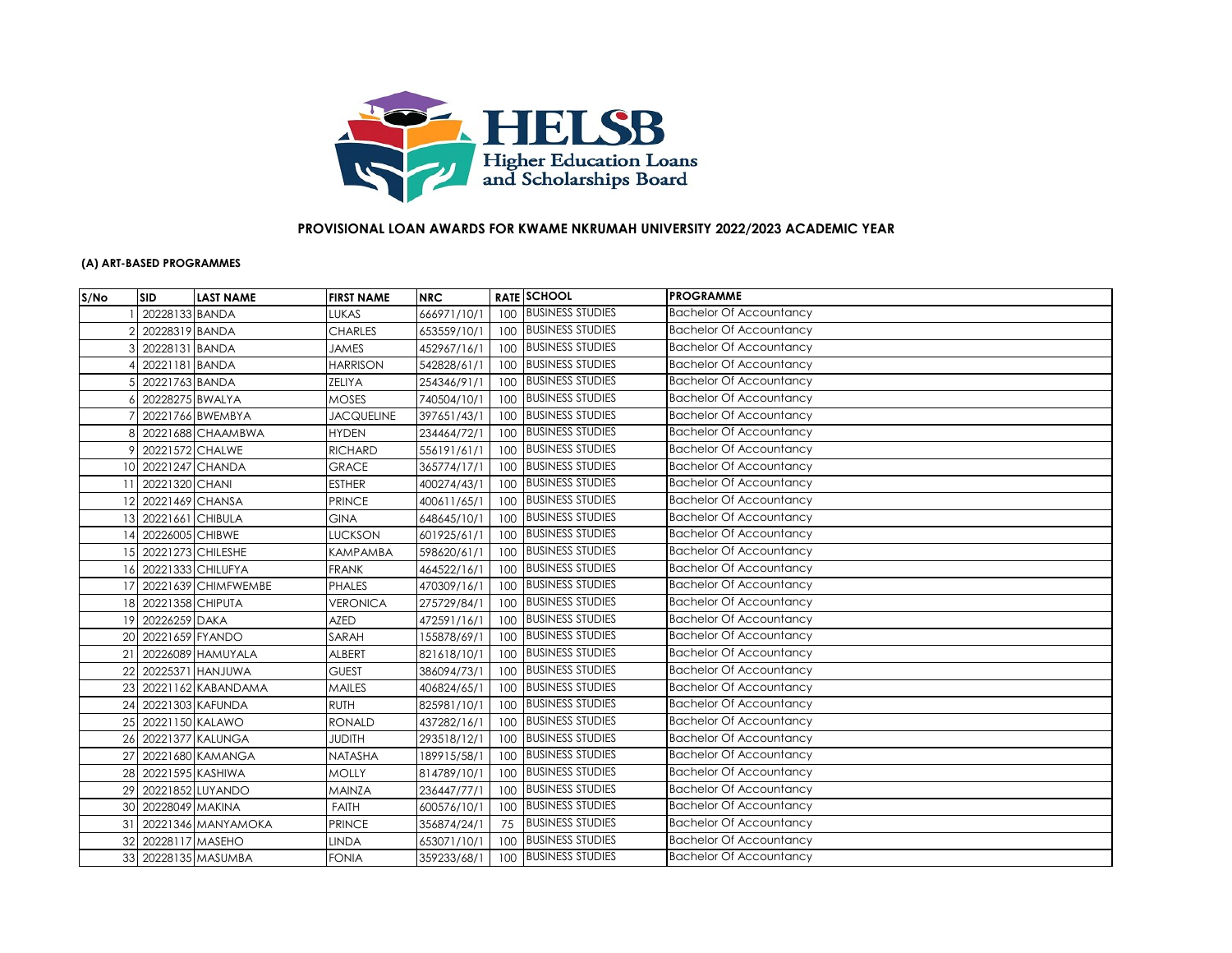| 34 20221776 MAYUKA         | <b>TRASCILLA</b>  | 321908/13/1 |     | 100 BUSINESS STUDIES    | <b>Bachelor Of Accountancy</b>       |
|----------------------------|-------------------|-------------|-----|-------------------------|--------------------------------------|
| 35 20221106 MAZYOPA        | MARTHA            | 658480/10/1 | 100 | <b>BUSINESS STUDIES</b> | <b>Bachelor Of Accountancy</b>       |
| 36 20221137 MITI           | PAUL              | 141854/57/1 | 100 | <b>BUSINESS STUDIES</b> | <b>Bachelor Of Accountancy</b>       |
| 37<br>20221905 MOKOLA      | <b>HOPE</b>       | 791983/10/1 | 100 | <b>BUSINESS STUDIES</b> | <b>Bachelor Of Accountancy</b>       |
| 38 20221831 MOONGA         | <b>TENDAI</b>     | 157581/78/1 | 100 | <b>BUSINESS STUDIES</b> | <b>Bachelor Of Accountancy</b>       |
| 20221429 MUCHIMBA<br>39    | MIYOBA            | 273268/18/1 | 100 | <b>BUSINESS STUDIES</b> | <b>Bachelor Of Accountancy</b>       |
| 20221408 MUKONDE<br>40     | LAMECK            | 639914/10/1 | 100 | <b>BUSINESS STUDIES</b> | Bachelor Of Accountancy              |
| 20221252 MUKUKA<br>41      | <b>GEORGINA</b>   | 274899/81/1 | 100 | <b>BUSINESS STUDIES</b> | <b>Bachelor Of Accountancy</b>       |
| 20228297 MUKUMBUTA<br>42   | MATAA             | 387182/82/1 | 100 | <b>BUSINESS STUDIES</b> | <b>Bachelor Of Accountancy</b>       |
| 43 20221350 MUNDIA         | <b>INONGE</b>     | 612037/67/1 | 100 | <b>BUSINESS STUDIES</b> | <b>Bachelor Of Accountancy</b>       |
| 20221347 MUNGAZI<br>44     | ABRAHAM           | 700965/10/1 | 100 | <b>BUSINESS STUDIES</b> | <b>Bachelor Of Accountancy</b>       |
| 20221204 MUNTANGA<br>45    | <b>LINCOLN</b>    | 220029/18/1 | 100 | <b>BUSINESS STUDIES</b> | <b>Bachelor Of Accountancy</b>       |
| 20221876 MUNYAMA<br>46     | WESTON            | 408158/73/1 | 100 | <b>BUSINESS STUDIES</b> | <b>Bachelor Of Accountancy</b>       |
| 20226548 MUSENGE<br>47     | MEMORY            | 317666/16/1 | 100 | <b>BUSINESS STUDIES</b> | <b>Bachelor Of Accountancy</b>       |
| 20226548 MUSENGE<br>48     | <b>MEMORY</b>     | 449176/16/1 | 100 | <b>BUSINESS STUDIES</b> | <b>Bachelor Of Accountancy</b>       |
| 20221601 MUSONDA<br>49     | <b>LYDIA</b>      | 338677/68/1 | 100 | <b>BUSINESS STUDIES</b> | <b>Bachelor Of Accountancy</b>       |
| 20221901 MUSUMANGUBO<br>50 | <b>JOSPHAT</b>    | 341433/76/1 | 100 | <b>BUSINESS STUDIES</b> | <b>Bachelor Of Accountancy</b>       |
| 20221085 MUTI<br>51        | ABEDNEGO          | 258344/18/1 | 100 | <b>BUSINESS STUDIES</b> | <b>Bachelor Of Accountancy</b>       |
| 52 20225811 MUUKA          | <b>HENRY</b>      | 608736/61/1 | 100 | <b>BUSINESS STUDIES</b> | <b>Bachelor Of Accountancy</b>       |
| 53<br>20221208 MWANDILA    | MOSES             | 454789/51/1 | 100 | <b>BUSINESS STUDIES</b> | <b>Bachelor Of Accountancy</b>       |
| 54 20221515 MWAYAYA        | <b>RICHARD</b>    | 435121/16/1 | 100 | <b>BUSINESS STUDIES</b> | <b>Bachelor Of Accountancy</b>       |
| 55 20221792 NAMWINGA       | SUWILANJI         | 366840/64/1 | 100 | <b>BUSINESS STUDIES</b> | <b>Bachelor Of Accountancy</b>       |
| 20221657 NDHLOVU<br>56     | <b>JOHN</b>       | 124802/51/1 | 100 | <b>BUSINESS STUDIES</b> | <b>Bachelor Of Accountancy</b>       |
| 57<br>20221657 NDHLOVU     | <b>UHOL</b>       | 478373/51/1 | 100 | <b>BUSINESS STUDIES</b> | <b>Bachelor Of Accountancy</b>       |
| 20228296 NGOSA<br>58       | LEWIS             | 248983/91/1 | 100 | <b>BUSINESS STUDIES</b> | <b>Bachelor Of Accountancy</b>       |
| 59<br>20226005 NTHALA      | <b>JOYCE</b>      | 584781/61/1 | 100 | <b>BUSINESS STUDIES</b> | <b>Bachelor Of Accountancy</b>       |
| 20228094 NYANGA<br>60      | <b>TAONGA</b>     | 484991/74/1 | 100 | <b>BUSINESS STUDIES</b> | <b>Bachelor Of Accountancy</b>       |
| 20221258 PHIRI<br>61       | <b>PSALM</b>      | 679731/10/1 | 100 | <b>BUSINESS STUDIES</b> | <b>Bachelor Of Accountancy</b>       |
| 20228069 PHIRI<br>62       | SARA              | 389415/43/1 | 100 | <b>BUSINESS STUDIES</b> | <b>Bachelor Of Accountancy</b>       |
| 20221142 SHILEMA<br>63     | AMOS              | 292220/15/1 | 100 | <b>BUSINESS STUDIES</b> | <b>Bachelor Of Accountancy</b>       |
| 20221769 Siachijana<br>64  | Sile              | 480369/74/1 | 100 | <b>BUSINESS STUDIES</b> | <b>Bachelor Of Accountancy</b>       |
| 20221218 SIANZALA<br>65    | <b>BRIGHTON</b>   | 154203/78/1 | 100 | <b>BUSINESS STUDIES</b> | <b>Bachelor Of Accountancy</b>       |
| 20225386 SICHLOMBE<br>66   | <b>ISAAC</b>      | 164861/95/1 | 100 | <b>BUSINESS STUDIES</b> | <b>Bachelor Of Accountancy</b>       |
| 20221254 SIMUTONGA<br>67   | <b>FAITH</b>      | 301782/15/1 | 100 | <b>BUSINESS STUDIES</b> | <b>Bachelor Of Accountancy</b>       |
| 20228363 SINACHKOMBA<br>68 | SEPO              | 469731/74/1 | 100 | <b>BUSINESS STUDIES</b> | <b>Bachelor Of Accountancy</b>       |
| 20221265 ZANSI<br>69       | <b>NANCY</b>      | 311981/71/1 | 100 | <b>BUSINESS STUDIES</b> | <b>Bachelor Of Accountancy</b>       |
| 70 20221437 ZULU           | <b>JAPHET</b>     | 194731/57/1 | 100 | <b>BUSINESS STUDIES</b> | <b>Bachelor Of Accountancy</b>       |
| 20221861 BANDA<br>71       | ALFRED            | 467628/16/1 | 100 | <b>BUSINESS STUDIES</b> | <b>Bachelor Of Arts In Economics</b> |
| 72 20221542 BIHINDA        | <b>DEMIAN</b>     | 272378/84/1 | 100 | <b>BUSINESS STUDIES</b> | <b>Bachelor Of Arts In Economics</b> |
| 73<br>20228127 BLESSED     | <b>MULENGA</b>    | 655923/10/1 | 100 | <b>BUSINESS STUDIES</b> | <b>Bachelor Of Arts In Economics</b> |
| 20221814 CHANDA<br>74      | SANKALIMBA        | 267670/84/1 | 100 | <b>BUSINESS STUDIES</b> | <b>Bachelor Of Arts In Economics</b> |
| 75 20221648 CHEELO         | <b>NCHIMUNYA</b>  | 456845/74/1 | 100 | <b>BUSINESS STUDIES</b> | <b>Bachelor Of Arts In Economics</b> |
| 76 20221644 CHIKOSENI      | <b>CLEOPATRA</b>  | 820947/10/1 | 100 | <b>BUSINESS STUDIES</b> | Bachelor Of Arts In Economics        |
| 77<br>20221837 CHIKUTA     | <b>FANNY</b>      | 382020/24/1 | 100 | <b>BUSINESS STUDIES</b> | <b>Bachelor Of Arts In Economics</b> |
| 78 20221840 CHIMUKA        | <b>ISAAC</b>      | 383223/33/1 | 100 | <b>BUSINESS STUDIES</b> | <b>Bachelor Of Arts In Economics</b> |
| 79 20228022 CHISHALE       | <b>BARTHROMEL</b> | 362855/42/1 |     | 100 BUSINESS STUDIES    | <b>Bachelor Of Arts In Economics</b> |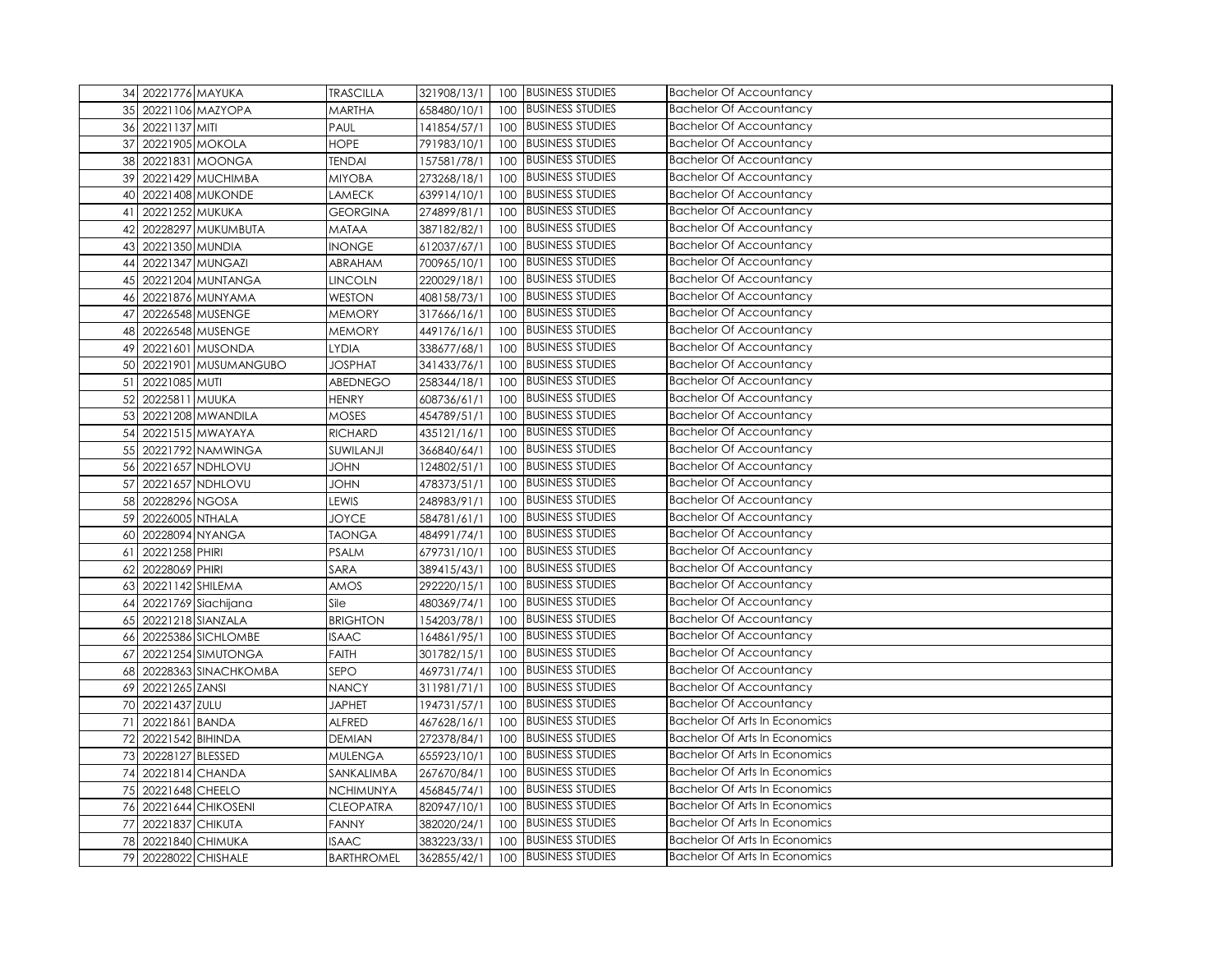|     | 80 20228068 CHISHALE     | <b>TARSICIOUS</b> | 362856/42/1 |     | 100 BUSINESS STUDIES    | <b>Bachelor Of Arts In Economics</b>                |
|-----|--------------------------|-------------------|-------------|-----|-------------------------|-----------------------------------------------------|
| 81  | 20221860 CHIWAMBO        | <b>PINTO</b>      | 208288/19/1 | 100 | <b>BUSINESS STUDIES</b> | <b>Bachelor Of Arts In Economics</b>                |
|     | 82 20221217 CHIWARA      | <b>TAWANDA</b>    | 790995/10/1 | 100 | <b>BUSINESS STUDIES</b> | <b>Bachelor Of Arts In Economics</b>                |
|     | 83 20221267 CHOLA        | <b>CONERIOUS</b>  | 467458/16/1 | 100 | <b>BUSINESS STUDIES</b> | <b>Bachelor Of Arts In Economics</b>                |
|     | 84 20221815 CHOLA        | <b>NAOMI</b>      | 582140/10/1 | 100 | <b>BUSINESS STUDIES</b> | <b>Bachelor Of Arts In Economics</b>                |
|     | 85 20221696 CHOMBA       | <b>GODFREY</b>    | 252813/41/1 | 100 | <b>BUSINESS STUDIES</b> | <b>Bachelor Of Arts In Economics</b>                |
|     | 86 20221868 JERE         | <b>VICTOR</b>     | 441882/16/1 | 100 | <b>BUSINESS STUDIES</b> | <b>Bachelor Of Arts In Economics</b>                |
| 87  | 20225815 KALUKANGO       | <b>LISA</b>       | 615417/61/1 | 100 | <b>BUSINESS STUDIES</b> | <b>Bachelor Of Arts In Economics</b>                |
| 88  | 20221761 KASWEKA         | ABRAHAM           | 309028/15/1 | 100 | <b>BUSINESS STUDIES</b> | <b>Bachelor Of Arts In Economics</b>                |
|     | 89 20221603 KATONGO      | <b>JOSEPH</b>     | 571939/61/1 | 100 | <b>BUSINESS STUDIES</b> | <b>Bachelor Of Arts In Economics</b>                |
|     | 90 20221279 LUBINDA      | <b>MUYANO</b>     | 269893/84/1 | 100 | <b>BUSINESS STUDIES</b> | <b>Bachelor Of Arts In Economics</b>                |
| 91  | 20221294 LUNGU           | <b>MARTIN</b>     | 679112/52/1 | 100 | <b>BUSINESS STUDIES</b> | Bachelor Of Arts In Economics                       |
| 92  | 20221357 LUYANDO         | <b>SIACHOBE</b>   | 236681/72/1 | 100 | <b>BUSINESS STUDIES</b> | <b>Bachelor Of Arts In Economics</b>                |
|     | 93 20228145 MAFAYA       | <b>MARTIN</b>     | 299858/71/1 | 100 | <b>BUSINESS STUDIES</b> | <b>Bachelor Of Arts In Economics</b>                |
|     | 94 20221172 MAKALIKI     | <b>BLESSINGS</b>  | 376816/24/1 | 100 | <b>BUSINESS STUDIES</b> | <b>Bachelor Of Arts In Economics</b>                |
|     | 95 20221745 MBEWE        | <b>WILSON</b>     | 614108/10/1 | 100 | <b>BUSINESS STUDIES</b> | <b>Bachelor Of Arts In Economics</b>                |
| 96  | 20221092 MHOSWA          | <b>BETNER</b>     | 473245/16/1 | 100 | <b>BUSINESS STUDIES</b> | <b>Bachelor Of Arts In Economics</b>                |
|     | 97 20221221 MTONGA       | <b>MACKSON</b>    | 192035/56/1 | 100 | <b>BUSINESS STUDIES</b> | <b>Bachelor Of Arts In Economics</b>                |
| 98  | 20221485 Mulamba         | Adrian            | 180821/36/1 | 100 | <b>BUSINESS STUDIES</b> | <b>Bachelor Of Arts In Economics</b>                |
| 99  | 20221790 MULENGA         | <b>EMMANUEL</b>   | 185282/19/1 | 100 | <b>BUSINESS STUDIES</b> | <b>Bachelor Of Arts In Economics</b>                |
|     | 100 20221636 MULENGA     | GIFT              | 347721/68/1 | 100 | <b>BUSINESS STUDIES</b> | <b>Bachelor Of Arts In Economics</b>                |
| 101 | 20221839 MUMBA           | <b>JOSEPH</b>     | 386865/33/1 | 100 | <b>BUSINESS STUDIES</b> | <b>Bachelor Of Arts In Economics</b>                |
|     | 102 20227005 MUMBA       | <b>NGOSA</b>      | 338205/68/1 | 100 | <b>BUSINESS STUDIES</b> | <b>Bachelor Of Arts In Economics</b>                |
| 103 | 20228095 MUNANGONGWE     | COSAM             | 670124/10/1 | 100 | <b>BUSINESS STUDIES</b> | <b>Bachelor Of Arts In Economics</b>                |
|     | 104 20221832 MUNGWALI    | <b>DORICA</b>     | 780476/52/1 | 100 | <b>BUSINESS STUDIES</b> | <b>Bachelor Of Arts In Economics</b>                |
|     | 105 20221830 MUSENGWA    | WILLARD           | 458231/16/1 | 100 | <b>BUSINESS STUDIES</b> | <b>Bachelor Of Arts In Economics</b>                |
| 106 | 20226230 MUZAMINDO       | <b>BEVERLY</b>    | 369343/17/1 | 100 | <b>BUSINESS STUDIES</b> | <b>Bachelor Of Arts In Economics</b>                |
| 107 | 20221629 MWABA           | <b>MICHAEL</b>    | 807624/10/1 | 100 | <b>BUSINESS STUDIES</b> | <b>Bachelor Of Arts In Economics</b>                |
| 108 | 20221201 MWABA           | <b>CHOLA</b>      | 394080/64/1 | 100 | <b>BUSINESS STUDIES</b> | <b>Bachelor Of Arts In Economics</b>                |
|     | 109 20221206 MWALE       | <b>MARTHA</b>     | 452128/51/1 | 100 | <b>BUSINESS STUDIES</b> | <b>Bachelor Of Arts In Economics</b>                |
|     | 110 20221124 MWANANYAMBE | <b>ELIZABETH</b>  | 344688/76/1 | 100 | <b>BUSINESS STUDIES</b> | <b>Bachelor Of Arts In Economics</b>                |
| 111 | 20221124 MWANANYAMBE     | <b>ELIZABETH</b>  | 344988/76/1 | 100 | <b>BUSINESS STUDIES</b> | <b>Bachelor Of Arts In Economics</b>                |
| 112 | 20221845 NAWA            | <b>MWIYA</b>      | 225364/91/1 | 100 | <b>BUSINESS STUDIES</b> | <b>Bachelor Of Arts In Economics</b>                |
|     | 113 20228118 NGONGA      | <b>DILIGENT</b>   | 379325/24/1 | 100 | <b>BUSINESS STUDIES</b> | <b>Bachelor Of Arts In Economics</b>                |
|     | 114 20226256 NJELESANI   | <b>MAJOR</b>      | 353823/68/1 | 100 | <b>BUSINESS STUDIES</b> | <b>Bachelor Of Arts In Economics</b>                |
|     | 115 20221704 PHIRI       | GIFT              | 559631/61/1 | 100 | <b>BUSINESS STUDIES</b> | <b>Bachelor Of Arts In Economics</b>                |
|     | 116 20221312 PHIRI       | ANDREW            | 472832/53/1 | 100 | <b>BUSINESS STUDIES</b> | <b>Bachelor Of Arts In Economics</b>                |
| 117 | 20221426 SAKALA          | <b>JOYCE</b>      | 457365/10/1 | 100 | <b>BUSINESS STUDIES</b> | <b>Bachelor Of Arts In Economics</b>                |
|     | 118 20221524 SICHAMBWA   | CARREN            | 245541/77/1 | 100 | <b>BUSINESS STUDIES</b> | <b>Bachelor Of Arts In Economics</b>                |
| 119 | 20221445 TEBA            | LABAN             | 149749/57/1 | 100 | <b>BUSINESS STUDIES</b> | <b>Bachelor Of Arts In Economics</b>                |
| 120 | 20221304 TUNKA           | <b>ANTHONY</b>    | 591624/61/1 | 100 | <b>BUSINESS STUDIES</b> | Bachelor Of Arts In Economics                       |
| 121 | 20226258 ZULU            | JULIET            | 472442/16/1 | 100 | <b>BUSINESS STUDIES</b> | <b>Bachelor Of Arts In Economics</b>                |
|     | 122 20221891 MULUMBA     | <b>CHILEYA</b>    | 395482/17/1 | 100 | <b>BUSINESS STUDIES</b> | Bachelor Of Arts In Entrepreneurship With Education |
| 123 | 20221262 CHILENGA        | SHAMPUTA          | 361050/17/1 | 100 | <b>BUSINESS STUDIES</b> | Bachelor Of Arts In Human Resource Management       |
| 124 | 20226247 MAPULANGA       | <b>TALENT</b>     | 372469/17/1 | 100 | <b>BUSINESS STUDIES</b> | Bachelor Of Arts In Human Resource Management       |
|     | 125 20228328 MULAISHO    | <b>ROSEMARY</b>   | 800139/10/1 |     | 100 BUSINESS STUDIES    | Bachelor Of Arts In Human Resource Management       |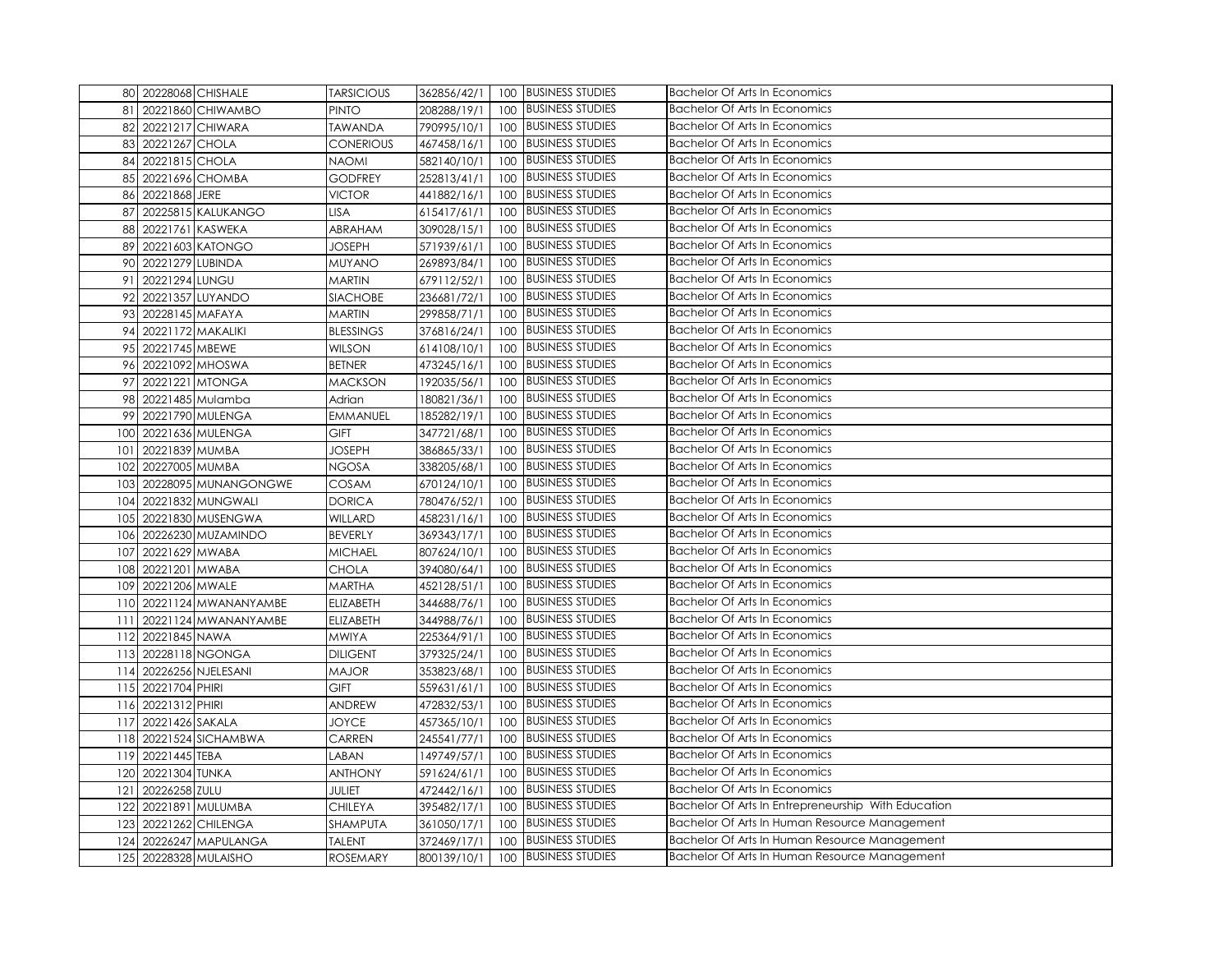| 126 20221464 MUMA           | <b>PROSPERITY</b>  | 470240/16/1 |     | 100 BUSINESS STUDIES    | Bachelor Of Arts In Human Resource Management |
|-----------------------------|--------------------|-------------|-----|-------------------------|-----------------------------------------------|
| 127<br>20221015 MUSONDA     | KABOLE             | 429275/33/1 | 100 | <b>BUSINESS STUDIES</b> | Bachelor Of Arts In Human Resource Management |
| 20221579 MWANASHIKU<br>128  | <b>AGNESS</b>      | 249173/41/1 | 100 | <b>BUSINESS STUDIES</b> | Bachelor Of Arts In Human Resource Management |
| 20221435 NAMFUKWE<br>129    | <b>WINFRIDAH</b>   | 236268/77/1 | 100 | <b>BUSINESS STUDIES</b> | Bachelor Of Arts In Human Resource Management |
| 130<br>20221658 NDAKALABA   | <b>NELSON</b>      | 312789/12/1 | 100 | <b>BUSINESS STUDIES</b> | Bachelor Of Arts In Human Resource Management |
| 20228151 NYAMBE<br>131      | <b>PATRICK</b>     | 617143/10/1 | 100 | <b>BUSINESS STUDIES</b> | Bachelor Of Arts In Human Resource Management |
| 20221100 TEMBO<br>132       | <b>JOSEPHINE</b>   | 256841/18/1 | 100 | <b>BUSINESS STUDIES</b> | Bachelor Of Arts In Human Resource Management |
| 133<br>20221249 BATALA      | CALEB              | 317289/13/1 | 100 | <b>BUSINESS STUDIES</b> | <b>Bachelor Of Business Administration</b>    |
| 20221167 CHALO<br>134       | MOSES              | 298116/45/1 | 100 | <b>BUSINESS STUDIES</b> | <b>Bachelor Of Business Administration</b>    |
| 20221592 CHANSA<br>135      | <b>ANTHONY</b>     | 182799/48/1 | 100 | <b>BUSINESS STUDIES</b> | <b>Bachelor Of Business Administration</b>    |
| 20221216 CHEWE<br>136       | MANNASE            | 737000/10/1 | 100 | <b>BUSINESS STUDIES</b> | <b>Bachelor Of Business Administration</b>    |
| 20221418 CHIFITA<br>137     | <b>THABO</b>       | 361413/24/1 | 100 | <b>BUSINESS STUDIES</b> | <b>Bachelor Of Business Administration</b>    |
| 138<br>20221549 CHIKWANDA   | <b>GRACE</b>       | 606036/10/1 | 100 | <b>BUSINESS STUDIES</b> | <b>Bachelor Of Business Administration</b>    |
| 20221653 CHINTANKWA<br>139  | <b>JOSHUA</b>      | 613289/10/1 |     | 100 BUSINESS STUDIES    | <b>Bachelor Of Business Administration</b>    |
| 20221413 CHISANGA<br>140    | KAYULA             | 225352/91/1 | 100 | <b>BUSINESS STUDIES</b> | <b>Bachelor Of Business Administration</b>    |
| 20221708 CHITUNTA<br>141    | <b>GIVEN</b>       | 573925/61/1 | 100 | <b>BUSINESS STUDIES</b> | <b>Bachelor Of Business Administration</b>    |
| 20221180 DAKA<br>142        | <b>CHRISTOPHER</b> | 619604/67/1 | 100 | <b>BUSINESS STUDIES</b> | <b>Bachelor Of Business Administration</b>    |
| 20221309 GONDWE<br>143      | <b>TEMWANI</b>     | 466239/16/1 | 100 | <b>BUSINESS STUDIES</b> | <b>Bachelor Of Business Administration</b>    |
| 20221777 HACHIPOLA<br>144   | <b>WISDOM</b>      | 365073/17/1 | 75  | <b>BUSINESS STUDIES</b> | <b>Bachelor Of Business Administration</b>    |
| 20221672 KABANGAMIKA<br>145 | <b>BLESSING</b>    | 265832/44/1 | 100 | <b>BUSINESS STUDIES</b> | <b>Bachelor Of Business Administration</b>    |
| 20221797 KAFULA<br>146      | <b>ELVIS</b>       | 350014/31/1 | 100 | <b>BUSINESS STUDIES</b> | <b>Bachelor Of Business Administration</b>    |
| 20221695 KALIPESA<br>147    | <b>CHARITY</b>     | 702183/52/1 |     | 100 BUSINESS STUDIES    | <b>Bachelor Of Business Administration</b>    |
| 148<br>20221608 KATAPAZI    | <b>JEANS</b>       | 379633/73/1 | 100 | <b>BUSINESS STUDIES</b> | <b>Bachelor Of Business Administration</b>    |
| 20221805 KUNDA<br>149       | <b>KAPYA</b>       | 818493/10/1 | 100 | <b>BUSINESS STUDIES</b> | <b>Bachelor Of Business Administration</b>    |
| 20221806 KUNDA<br>150       | MPUNDU             | 818492/10/1 | 100 | <b>BUSINESS STUDIES</b> | <b>Bachelor Of Business Administration</b>    |
| 20221506 MAINGA<br>151      | <b>PRODEL</b>      | 478570/16/1 | 100 | <b>BUSINESS STUDIES</b> | <b>Bachelor Of Business Administration</b>    |
| 152<br>20221224 MAINZA      | <b>ENOS</b>        | 378376/73/1 | 100 | <b>BUSINESS STUDIES</b> | Bachelor Of Business Administration           |
| 20221480 MALAMA<br>153      | MATILDAH           | 464230/16/1 | 100 | <b>BUSINESS STUDIES</b> | <b>Bachelor Of Business Administration</b>    |
| 154<br>20228173 MALUNGA     | <b>TRUST</b>       | 371104/66/1 | 100 | <b>BUSINESS STUDIES</b> | <b>Bachelor Of Business Administration</b>    |
| 20221322 MITI<br>155        | ANDREW             | 454770/16/1 |     | 100 BUSINESS STUDIES    | <b>Bachelor Of Business Administration</b>    |
| 156<br>20221463 MIYOBA      | SYDNEY             | 453166/74/1 | 100 | <b>BUSINESS STUDIES</b> | <b>Bachelor Of Business Administration</b>    |
| 20225225 MKHALIPI<br>157    | <b>PHAIDES</b>     | 376623/73/1 | 100 | <b>BUSINESS STUDIES</b> | <b>Bachelor Of Business Administration</b>    |
| 20221712 MOFYA<br>158       | OSWARD             | 828903/10/1 | 100 | <b>BUSINESS STUDIES</b> | <b>Bachelor Of Business Administration</b>    |
| 20221361 MPOLA<br>159       | <b>MWANSA</b>      | 690648/10/1 | 100 | <b>BUSINESS STUDIES</b> | <b>Bachelor Of Business Administration</b>    |
| 20221841 MPUNDU<br>160      | <b>CEPHAS</b>      | 609841/61/1 | 100 | <b>BUSINESS STUDIES</b> | <b>Bachelor Of Business Administration</b>    |
| 20221780 MUMBA<br>161       | EMMA               | 384346/66/1 | 100 | <b>BUSINESS STUDIES</b> | <b>Bachelor Of Business Administration</b>    |
| 20227010 MUSOKO<br>162      | <b>MEMORY</b>      | 446699/43/1 | 100 | <b>BUSINESS STUDIES</b> | <b>Bachelor Of Business Administration</b>    |
| 20226210 MUSONDA<br>163     | MWILA              | 470400/16/1 |     | 100 BUSINESS STUDIES    | <b>Bachelor Of Business Administration</b>    |
| 20221896 MUSUKUMA<br>164    | <b>ENICA</b>       | 751331/10/1 | 100 | <b>BUSINESS STUDIES</b> | <b>Bachelor Of Business Administration</b>    |
| 20221348 MUTUKWA<br>165     | KASALE             | 275326/84/1 | 100 | <b>BUSINESS STUDIES</b> | <b>Bachelor Of Business Administration</b>    |
| 20226000 MWIKUMA<br>166     | <b>RITA</b>        | 592497/61/1 | 100 | <b>BUSINESS STUDIES</b> | <b>Bachelor Of Business Administration</b>    |
| 20221820 NAANGA<br>167      | <b>FELISTUS</b>    | 670591/10/1 | 100 | <b>BUSINESS STUDIES</b> | <b>Bachelor Of Business Administration</b>    |
| 20221609 NAMBELA<br>168     | KAREN              | 339019/45/1 | 100 | <b>BUSINESS STUDIES</b> | Bachelor Of Business Administration           |
| 20228209 NAMFUKWE<br>169    | <b>JEAN</b>        | 659919/10/1 | 100 | <b>BUSINESS STUDIES</b> | <b>Bachelor Of Business Administration</b>    |
| 170<br>20221483 NGULUBE     | <b>LUCAS</b>       | 601591/10/1 | 100 | <b>BUSINESS STUDIES</b> | <b>Bachelor Of Business Administration</b>    |
| 171 20228228 NJOBVU         | <b>MOSES</b>       | 196682/55/1 |     | 100 BUSINESS STUDIES    | <b>Bachelor Of Business Administration</b>    |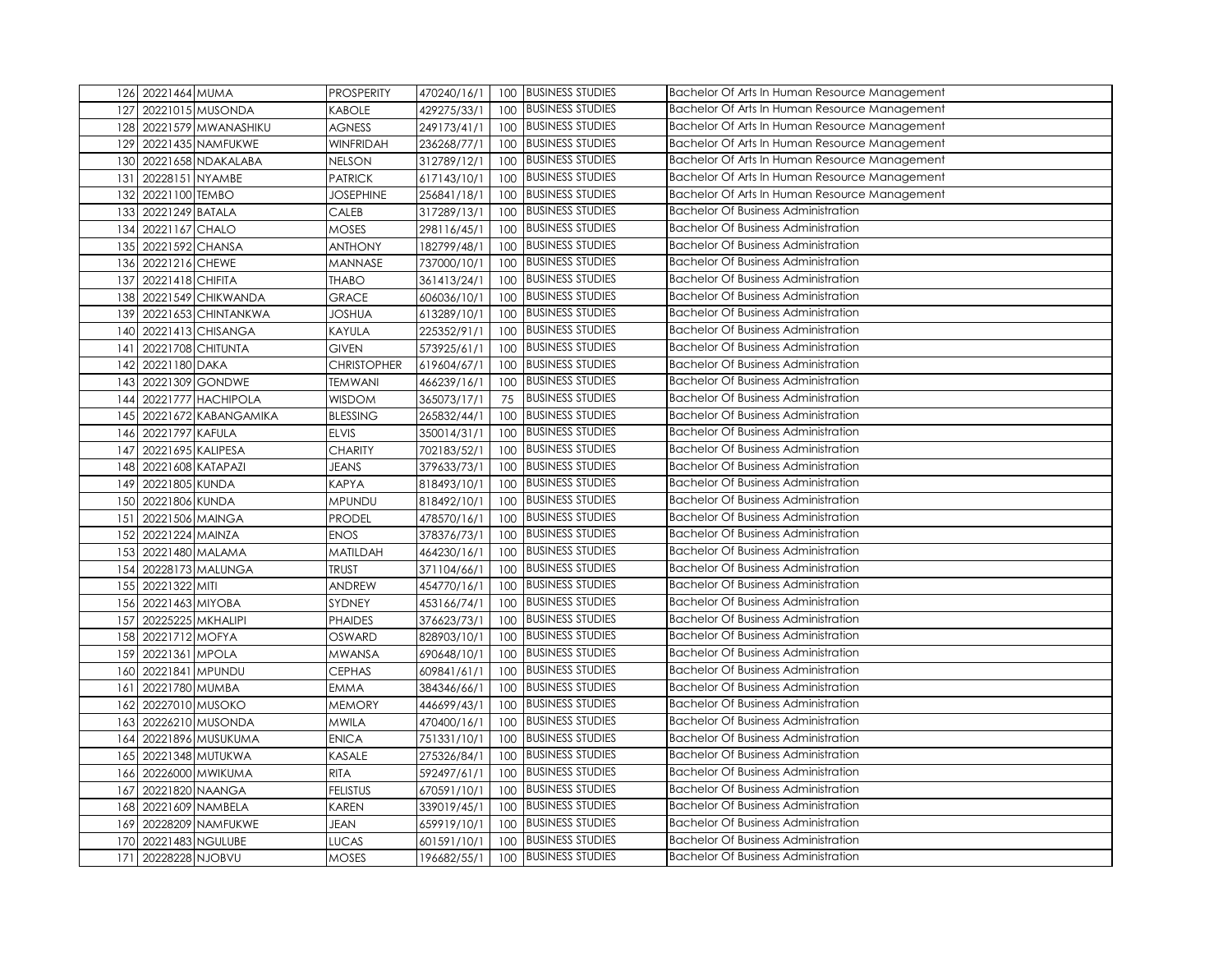| 172 20228240 PHIRI           | PHILIP           | 378015/66/1 |     | 100 BUSINESS STUDIES    | <b>Bachelor Of Business Administration</b>                     |
|------------------------------|------------------|-------------|-----|-------------------------|----------------------------------------------------------------|
| 20221567 PHIRI<br>173        | MATHEWS          | 723546/52/1 |     | 100 BUSINESS STUDIES    | <b>Bachelor Of Business Administration</b>                     |
| 174<br>20221566 SALIMU       | <b>MEMORY</b>    | 447103/16/1 | 100 | <b>BUSINESS STUDIES</b> | <b>Bachelor Of Business Administration</b>                     |
| 20221475 SANGULUKANI<br>175  | <b>SHITOLO</b>   | 445071/43/1 |     | 100 BUSINESS STUDIES    | <b>Bachelor Of Business Administration</b>                     |
| 20228226 SETI<br>176         | <b>MUSONDA</b>   | 577421/61/1 | 100 | <b>BUSINESS STUDIES</b> | <b>Bachelor Of Business Administration</b>                     |
| 20226035 SIMANANSA<br>177    | <b>OBVIOUS</b>   | 248131/77/1 |     | 100 BUSINESS STUDIES    | <b>Bachelor Of Business Administration</b>                     |
| 20221185 SINKAMBA<br>178     | <b>TERRENCE</b>  | 173121/93/1 | 100 | <b>BUSINESS STUDIES</b> | <b>Bachelor Of Business Administration</b>                     |
| 20221041 SIULAPWA<br>179     | <b>EXCELLENT</b> | 174095/94/1 | 100 | <b>BUSINESS STUDIES</b> | <b>Bachelor Of Business Administration</b>                     |
| 20226118 ZULU<br>180         | LUCKNESS         | 478920/16/1 | 100 | <b>BUSINESS STUDIES</b> | <b>Bachelor Of Business Administration</b>                     |
| 20221746 ZULU<br>181         | CATHERINE        | 469105/16/1 | 100 | <b>BUSINESS STUDIES</b> | <b>Bachelor Of Business Administration</b>                     |
| 20221559 ZYOLA<br>182        | SHARON           | 805468/10/1 | 100 | <b>BUSINESS STUDIES</b> | <b>Bachelor Of Business Administration</b>                     |
| 20221689 CHALWE<br>183       | <b>WILLIAM</b>   | 473793/10/1 | 100 | <b>BUSINESS STUDIES</b> | <b>Bachelor of Business Studies with Education</b>             |
| 20228382 MUCHAPE<br>184      | LENTY            | 247944/77/1 | 100 | <b>BUSINESS STUDIES</b> | <b>Bachelor of Business Studies with Education</b>             |
| 20221411 CHITEMENWE<br>185   | PETER            | 207874/19/1 |     | 100 BUSINESS STUDIES    | <b>Bachelor Of Business Studies With Education</b>             |
| 20221219 KANDAMA<br>186      | <b>MICHAEL</b>   | 284261/18/1 | 100 | <b>BUSINESS STUDIES</b> | <b>Bachelor Of Business Studies With Education</b>             |
| 20221460 LEAVIOUS<br>187     | LWENGA           | 233307/91/1 | 100 | <b>BUSINESS STUDIES</b> | <b>Bachelor Of Business Studies With Education</b>             |
| 188<br>20221130 LUNSWA       | NGANDWE          | 231101/91/1 | 100 | <b>BUSINESS STUDIES</b> | <b>Bachelor Of Business Studies With Education</b>             |
| 20221685 MBOZI<br>189        | <b>ELAINE</b>    | 490386/74/1 | 100 | <b>BUSINESS STUDIES</b> | <b>Bachelor Of Business Studies With Education</b>             |
| 190<br>20221434 NKANDU       | SHENINI          | 315476/12/1 | 100 | <b>BUSINESS STUDIES</b> | <b>Bachelor Of Business Studies With Education</b>             |
| 191<br>20226044 BANDA        | MAILESS          | 797656/10/1 | 100 | <b>BUSINESS STUDIES</b> | Bachelor Of Science In Procurement And Supply Chain Management |
| 192<br>20221936 BANDA        | <b>RUTH</b>      | 472570/16/1 | 100 | <b>BUSINESS STUDIES</b> | Bachelor Of Science In Procurement And Supply Chain Management |
| 20221433 CHIMBAYA<br>193     | <b>JONATHAN</b>  | 347190/31/1 |     | 100 BUSINESS STUDIES    | Bachelor Of Science In Procurement And Supply Chain Management |
| 194<br>20221427 CHISENGA     | <b>ANASTASIA</b> | 653368/10/1 | 100 | <b>BUSINESS STUDIES</b> | Bachelor Of Science In Procurement And Supply Chain Management |
| 20221148 CHIZONDE<br>195     | <b>EDDIE</b>     | 237213/77/1 | 100 | <b>BUSINESS STUDIES</b> | Bachelor Of Science In Procurement And Supply Chain Management |
| 20221768 KABWE<br>196        | <b>GLORIA</b>    | 812926/10/1 | 100 | <b>BUSINESS STUDIES</b> | Bachelor Of Science In Procurement And Supply Chain Management |
| 197<br>20221554 KAMBITA      | <b>RACHEAL</b>   | 642353/67/1 | 100 | <b>BUSINESS STUDIES</b> | Bachelor Of Science In Procurement And Supply Chain Management |
| 198<br>20221473 MAPALO       | <b>BWALYA</b>    | 371099/31/1 | 100 | <b>BUSINESS STUDIES</b> | Bachelor Of Science In Procurement And Supply Chain Management |
| 20228229 MAPULANGA<br>199    | <b>ISAAC</b>     | 228253/18/1 | 100 | <b>BUSINESS STUDIES</b> | Bachelor Of Science In Procurement And Supply Chain Management |
| 20221663 MUFUNGULWA<br>200   | NASILELE         | 206871/19/1 | 100 | <b>BUSINESS STUDIES</b> | Bachelor Of Science In Procurement And Supply Chain Management |
| 201<br>20221847 MULONGA      | NATASHA          | 645051/10/1 |     | 100 BUSINESS STUDIES    | Bachelor Of Science In Procurement And Supply Chain Management |
| 202<br>20221706 MUMBA        | <b>ROSEMARY</b>  | 692637/10/1 | 100 | <b>BUSINESS STUDIES</b> | Bachelor Of Science In Procurement And Supply Chain Management |
| 203<br>20221061 MWALE        | <b>GRASCIOUS</b> | 436997/16/1 | 100 | <b>BUSINESS STUDIES</b> | Bachelor Of Science In Procurement And Supply Chain Management |
| 204<br>20221726 MWANAMWAMBWA | <b>PATRICK</b>   | 377113/82/1 | 100 | <b>BUSINESS STUDIES</b> | Bachelor Of Science In Procurement And Supply Chain Management |
| 20221466 MWENYA<br>205       | PAXINAH          | 349938/31/1 | 100 | <b>BUSINESS STUDIES</b> | Bachelor Of Science In Procurement And Supply Chain Management |
| 20221799 NG'ANDU<br>206      | MAYUNI           | 370938/73/1 | 100 | <b>BUSINESS STUDIES</b> | Bachelor Of Science In Procurement And Supply Chain Management |
| 207<br>20221481 NKOSANA      | EMMANUEL         | 599147/10/1 | 100 | <b>BUSINESS STUDIES</b> | Bachelor Of Science In Procurement And Supply Chain Management |
| 20221743 Kunda<br>208        | Prince           | 472429/16/1 | 100 | <b>BUSINESS STUDIES</b> | Bachelor Of Science In Marketing                               |
| 209<br>20225869 MUIYANDA     | CALEB            | 387390/17/1 |     | 100 EDUCATION           | <b>Bachelor Of Accountancy</b>                                 |
| 210<br>20221158 BANDA        | <b>BESNART</b>   | 670045/10/1 | 100 | <b>EDUCATION</b>        | <b>Bachelor of Arts with Education</b>                         |
| 211<br>20221033 CHILEKWA     | <b>ZIPHRAH</b>   | 368560/17/1 | 100 | <b>EDUCATION</b>        | Bachelor of Arts with Education                                |
| 212<br>20225034 CHILUFYA     | ANNIE            | 441483/16/1 | 100 | <b>EDUCATION</b>        | <b>Bachelor of Arts with Education</b>                         |
| 20225028 CHINOYA<br>213      | <b>CHRISTNE</b>  | 444956/16/1 | 100 | <b>EDUCATION</b>        | Bachelor of Arts with Education                                |
| 20221453 CHISHALA<br>214     | <b>EXILDAH</b>   | 326127/15/1 | 100 | <b>EDUCATION</b>        | Bachelor of Arts with Education                                |
| 215<br>20221196 FUNGAI       | <b>EVARISTO</b>  | 421743/16/1 | 100 | <b>EDUCATION</b>        | <b>Bachelor of Arts with Education</b>                         |
| 216<br>20221339 HAMBULO      | LULAYO           | 378157/73/1 | 100 | <b>EDUCATION</b>        | Bachelor of Arts with Education                                |
| 217 20228189 KAFUSHA         | <b>PATRICK</b>   | 543892/10/1 |     | 100 EDUCATION           | <b>Bachelor of Arts with Education</b>                         |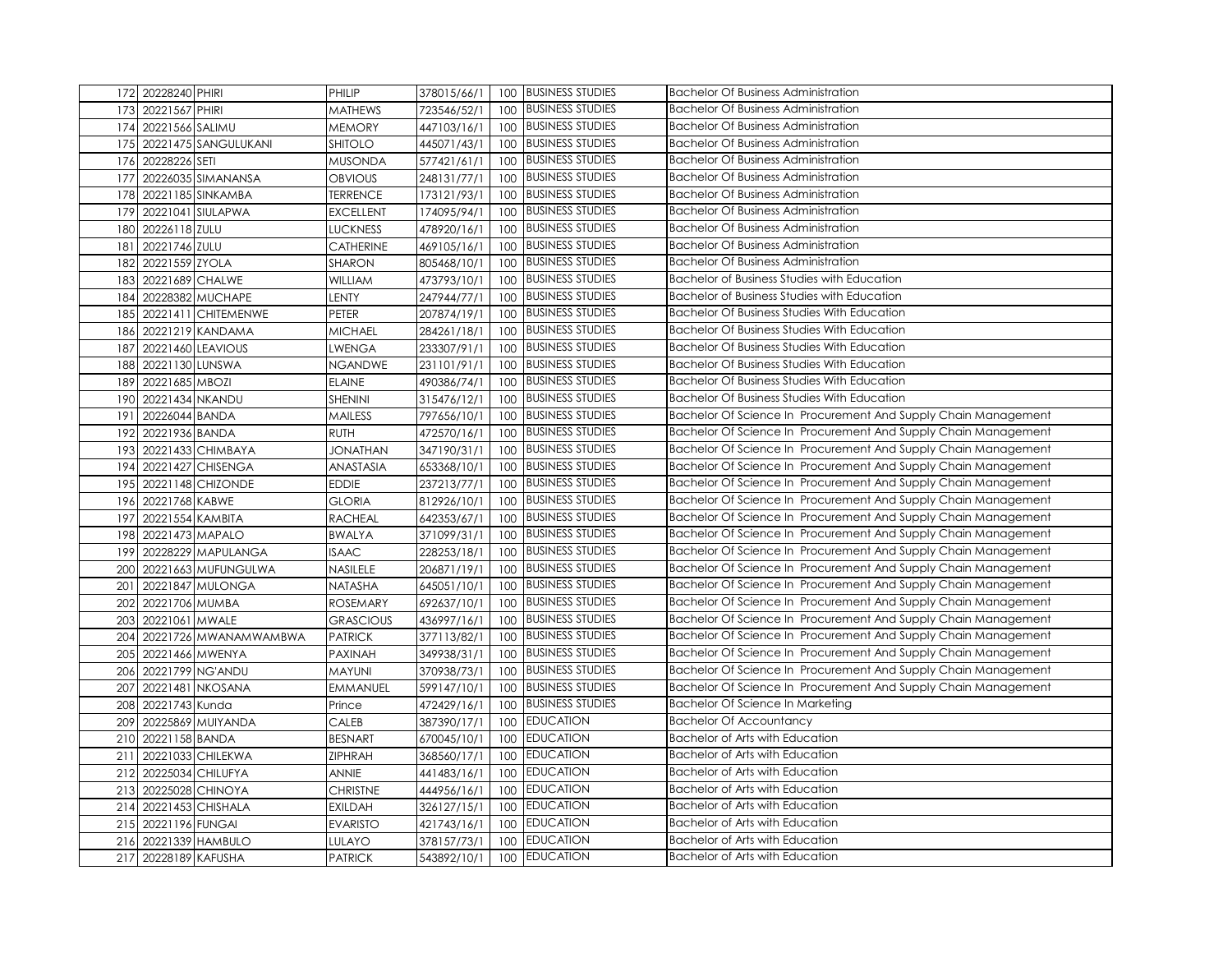|     | 218 20221662 KAHALE     | <b>MARGRET</b>   | 454885/16/1 | <b>EDUCATION</b><br>100 | Bachelor of Arts with Education                    |
|-----|-------------------------|------------------|-------------|-------------------------|----------------------------------------------------|
|     | 219 20221039 KALAMBO    | <b>TEDIOUS</b>   | 453633/16/1 | <b>EDUCATION</b><br>100 | Bachelor of Arts with Education                    |
|     | 220 20221759 KALYANGILE | <b>ALPHOSINA</b> | 229142/91/1 | <b>EDUCATION</b><br>100 | <b>Bachelor of Arts with Education</b>             |
| 221 | 20221616 KANGWA         | PATIENCE         | 467758/16/1 | <b>EDUCATION</b><br>100 | <b>Bachelor of Arts with Education</b>             |
| 222 | 20221328 KAOMA          | <b>MIRRIAM</b>   | 475973/16/1 | <b>EDUCATION</b><br>100 | Bachelor of Arts with Education                    |
| 223 | 20225437 MALILO         | <b>MONICA</b>    | 162728/87/1 | <b>EDUCATION</b><br>100 | Bachelor of Arts with Education                    |
|     | 224 20225956 MANJABILA  | <b>MARY</b>      | 568424/61/1 | <b>EDUCATION</b><br>100 | Bachelor of Arts with Education                    |
|     | 225 20221316 MOONO      | <b>MOMENT</b>    | 248215/41/1 | <b>EDUCATION</b><br>100 | Bachelor of Arts with Education                    |
| 226 | 20226102 MOOYA          | <b>MORGAN</b>    | 449142/16/1 | <b>EDUCATION</b><br>100 | Bachelor of Arts with Education                    |
| 227 | 20221895 MUKELA         | <b>MONDE</b>     | 469904/16/1 | <b>EDUCATION</b><br>100 | <b>Bachelor of Arts with Education</b>             |
|     | 228 20221681 MUKONKA    | <b>NORIAH</b>    | 466473/16/1 | <b>EDUCATION</b><br>100 | <b>Bachelor of Arts with Education</b>             |
|     | 229 20221504 MULENGA    | <b>FRIDAH</b>    | 636894/67/1 | <b>EDUCATION</b><br>100 | <b>Bachelor of Arts with Education</b>             |
|     | 230 20227011 MULENGA    | SCHOLATIC        | 445099/16/1 | <b>EDUCATION</b><br>100 | Bachelor of Arts with Education                    |
|     | 231 20221779 MWANGALA   | <b>MUSHOLE</b>   | 388514/82/1 | <b>EDUCATION</b><br>100 | <b>Bachelor of Arts with Education</b>             |
|     | 232 20221610 MWANSA     | <b>JENIPHER</b>  | 376033/33/1 | <b>EDUCATION</b><br>100 | <b>Bachelor of Arts with Education</b>             |
|     | 233 20225905 MWAPE      | <b>HOPE</b>      | 615816/61/1 | <b>EDUCATION</b><br>100 | <b>Bachelor of Arts with Education</b>             |
|     | 234 20225316 NAKENA     | NAMATAA          | 268377/84/1 | <b>EDUCATION</b><br>100 | <b>Bachelor of Arts with Education</b>             |
|     | 235 20226168 NDOPU      | NAMASIKU         | 230427/85/1 | <b>EDUCATION</b><br>100 | Bachelor of Arts with Education                    |
|     | 236 20226113 NGANDWE    | SHADRICK         | 124468/37/1 | <b>EDUCATION</b><br>100 | <b>Bachelor of Arts with Education</b>             |
| 237 | 20225753 NKAKA          | <b>LOMBE</b>     | 250455/41/1 | <b>EDUCATION</b><br>100 | Bachelor of Arts with Education                    |
| 238 | 20221859 NSOFWA         | <b>DEBORAH</b>   | 465446/16/1 | <b>EDUCATION</b><br>100 | <b>Bachelor of Arts with Education</b>             |
| 239 | 20225812 PHIRI          | MARY             | 577073/61/1 | <b>EDUCATION</b><br>100 | <b>Bachelor of Arts with Education</b>             |
| 240 | 20226290 SAKALA         | PHILLIP          | 380149/17/1 | <b>EDUCATION</b><br>100 | Bachelor of Arts with Education                    |
| 241 | 20225403 SAMUKIMBA      | SAYON            | 653037/10/1 | <b>EDUCATION</b><br>100 | Bachelor of Arts with Education                    |
| 242 | 20221068 SIAME          | <b>SHADRICK</b>  | 316534/42/1 | <b>EDUCATION</b><br>100 | Bachelor of Arts with Education                    |
| 243 | 20221621 ZIMBA          | <b>HOPE</b>      | 437473/16/1 | <b>EDUCATION</b><br>100 | <b>Bachelor of Arts with Education</b>             |
| 244 | 20225870 MAINGA         | DAINNA           | 387415/17/1 | <b>EDUCATION</b><br>100 | <b>Bachelor Of Business Studies With Education</b> |
| 245 | 20221527 MAMBWE         | <b>CONCILLIA</b> | 473110/16/1 | <b>EDUCATION</b><br>100 | Bachelor of Education in Early Childhood Education |
| 246 | 20221565 CHIBUYE        | MUBIYA           | 145592/86/1 | <b>EDUCATION</b><br>100 | Bachelor of Education in Primary Education         |
| 247 | 20221380 DAKA           | <b>RICHARD</b>   | 455676/51/1 | <b>EDUCATION</b><br>100 | Bachelor of Education in Primary Education         |
|     | 248 20221379 KABESA     | LINESSY          | 466570/16/1 | <b>EDUCATION</b><br>100 | Bachelor of Education in Primary Education         |
|     | 249 20221934 KAMWANYA   | <b>AGNESS</b>    | 806921/10/1 | <b>EDUCATION</b><br>100 | Bachelor of Education in Primary Education         |
|     | 250 20221382 MUMBA      | <b>PRECIOUS</b>  | 464803/16/1 | <b>EDUCATION</b><br>100 | Bachelor of Education in Primary Education         |
| 251 | 20225317 MUTEBA         | <b>NGAMBO</b>    | 311396/71/1 | <b>EDUCATION</b><br>100 | Bachelor of Education in Primary Education         |
|     | 252 20221660 MWEENDA    | CAROL            | 256520/91/1 | <b>EDUCATION</b><br>100 | Bachelor of Education in Primary Education         |
|     | 253 20221865 MWEWA      | <b>JUNIOR</b>    | 346070/32/1 | <b>EDUCATION</b><br>100 | Bachelor of Education in Primary Education         |
| 254 | 20221203 NALWAMBA       | FAITH            | 462787/74/1 | <b>EDUCATION</b><br>100 | Bachelor of Education in Primary Education         |
|     | 255 20221824 NKHUWA     | <b>TINA</b>      | 720110/10/1 | 100 EDUCATION           | Bachelor of Education in Primary Education         |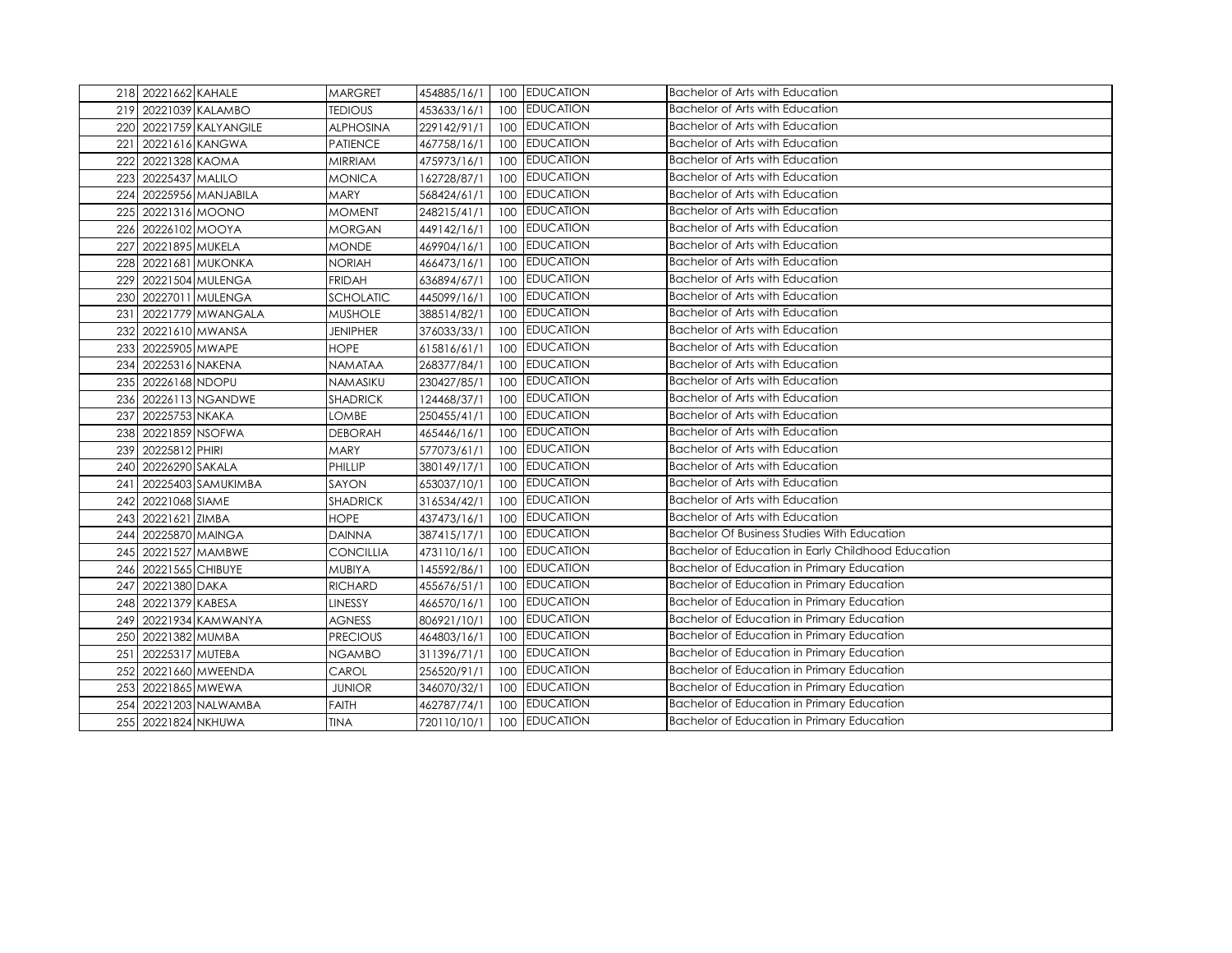## **(B) SCIENCE-BASED PROGRAMMES**

| S/No | SID                  | <b>LAST NAME</b>      | <b>FIRST NAME</b> | <b>NRC</b>  |     | <b>RATE SCHOOL</b>      | <b>PROGRAMME</b>                          |
|------|----------------------|-----------------------|-------------------|-------------|-----|-------------------------|-------------------------------------------|
|      | 20228096 BWALYA      |                       | STANELY           | 171715/94/1 |     | 100 BUSINESS STUDIES    | Bachelor Of ICT With Education            |
|      |                      | 20221627 CHIBESAKUNDA | <b>BWALYA</b>     | 652736/10/1 |     | 100 BUSINESS STUDIES    | Bachelor Of ICT With Education            |
|      |                      | 20228362 CHIMFWEMBE   | <b>METHEWS</b>    | 666945/10/1 |     | 100 BUSINESS STUDIES    | Bachelor Of ICT With Education            |
|      |                      | 20226003 KASONGO      | STANLEY           | 378505/64/1 |     | 100 BUSINESS STUDIES    | Bachelor Of ICT With Education            |
|      | 20221369 LOLOJI      |                       | MATILDAH          | 238522/21/1 |     | 100 BUSINESS STUDIES    | Bachelor Of ICT With Education            |
|      | 20225046 MOONO       |                       | <b>MARTHA</b>     | 382307/73/1 | 100 | <b>BUSINESS STUDIES</b> | Bachelor Of ICT With Education            |
|      | 20221673 MUKUKA      |                       | MARY              | 397529/43/1 | 100 | <b>BUSINESS STUDIES</b> | Bachelor Of ICT With Education            |
| 8    | 20221450 MUSACHI     |                       | <b>GABRIEL</b>    | 296627/47/1 | 100 | <b>BUSINESS STUDIES</b> | Bachelor Of ICT With Education            |
|      | 20228092 MUTALE      |                       | MWILA             | 340761/68/1 |     | 100 BUSINESS STUDIES    | Bachelor Of ICT With Education            |
|      | 10 20221946 MWILA    |                       | <b>NANCY</b>      | 353992/17/1 | 100 | <b>BUSINESS STUDIES</b> | Bachelor Of ICT With Education            |
| 11   | 20221349 MWOJI       |                       | <b>VINCENT</b>    | 375881/66/1 | 100 | <b>BUSINESS STUDIES</b> | Bachelor Of ICT With Education            |
|      |                      | 12 20221578 NCHOBEZYI | MAMBAYI           | 245990/77/1 |     | 100 BUSINESS STUDIES    | Bachelor Of ICT With Education            |
|      | 13 20221720 PHIRI    |                       | OWEN              | 589010/10/1 | 100 | <b>BUSINESS STUDIES</b> | Bachelor Of ICT With Education            |
|      | 14 20225821 SAKALA   |                       | <b>CLEVER</b>     | 370511/17/1 | 100 | <b>BUSINESS STUDIES</b> | Bachelor Of ICT With Education            |
|      | 15 20221109 SILAVWE  |                       | SHEPHERD          | 357444/68/1 | 100 | <b>BUSINESS STUDIES</b> | Bachelor Of ICT With Education            |
|      | 16 20226118 ZULU     |                       | <b>LUCKNESS</b>   | 484354/52/1 | 100 | <b>BUSINESS STUDIES</b> | Bachelor Of ICT With Education            |
| 17   | 20221373 BANDA       |                       | <b>EMMANUEL</b>   | 436760/53/1 |     | 100 EDUCATION           | <b>Bachelor of Science with Education</b> |
|      | 18 20221638 BANDA    |                       | <b>RUTH</b>       | 695477/10/1 | 100 | <b>EDUCATION</b>        | Bachelor of Science with Education        |
|      | 19 20221268 BOWA     |                       | <b>MONICA</b>     | 359014/17/1 | 100 | <b>EDUCATION</b>        | Bachelor of Science with Education        |
|      |                      | 20 20221716 CHATEMBWA | <b>MIRRIAM</b>    | 294042/75/1 |     | 100 EDUCATION           | Bachelor of Science with Education        |
| 21   | 20221026 CHIBUYE     |                       | AARON             | 308614/45/1 | 100 | <b>EDUCATION</b>        | <b>Bachelor of Science with Education</b> |
| 22   | 20221514 CHIDUKE     |                       | <b>GIRACK</b>     | 471288/16/1 | 100 | <b>EDUCATION</b>        | Bachelor of Science with Education        |
| 23   |                      | 20225764 CHIKOLWA     | <b>AUSTINE</b>    | 333946/62/1 |     | 100 EDUCATION           | Bachelor of Science with Education        |
| 24   | 20221737 CHILESHE    |                       | <b>NDUWA</b>      | 692976/10/1 | 100 | <b>EDUCATION</b>        | Bachelor of Science with Education        |
|      | 25 20226052 CHILESHE |                       | <b>MAYBIN</b>     | 387898/43/1 | 100 | <b>EDUCATION</b>        | Bachelor of Science with Education        |
| 26   | 20221157 CHIMAKU     |                       | <b>SIMON</b>      | 252654/18/1 |     | 100 EDUCATION           | Bachelor of Science with Education        |
| 27   |                      | 20221600 CHIPAMPE     | STEVEN            | 181117/36/1 |     | 100 EDUCATION           | Bachelor of Science with Education        |
|      |                      | 28 20221431 CHONGO    | <b>CONSTANCE</b>  | 230375/91/1 | 100 | <b>EDUCATION</b>        | Bachelor of Science with Education        |
| 29   | 20221866 CHUNDA      |                       | <b>CLEOPATRA</b>  | 230778/91/1 | 100 | <b>EDUCATION</b>        | <b>Bachelor of Science with Education</b> |
|      |                      | 30 20221283 HADONGO   | <b>ALFRED</b>     | 374290/73/1 |     | 100 EDUCATION           | <b>Bachelor of Science with Education</b> |
| 31   | 20221670 HAZEMBA     |                       | <b>CHARLES</b>    | 409309/73/1 | 100 | <b>EDUCATION</b>        | Bachelor of Science with Education        |
|      | 32 20221498 KABELE   |                       | <b>PURITY</b>     | 229564/77/1 | 100 | <b>EDUCATION</b>        | <b>Bachelor of Science with Education</b> |
|      | 33 20221599 Kabwe    |                       | Malangi           | 148887/36/1 | 100 | <b>EDUCATION</b>        | <b>Bachelor of Science with Education</b> |
|      | 34 20225776 KALENGA  |                       | ALLAN             | 382653/17/1 |     | 100 EDUCATION           | <b>Bachelor of Science with Education</b> |
|      | 35 20225132 KAMONA   |                       | KATIBA            | 388953/82/1 | 100 | <b>EDUCATION</b>        | Bachelor of Science with Education        |
|      |                      | 36 20221933 KASEMUKA  | STANELY           | 371958/17/1 | 100 | <b>EDUCATION</b>        | Bachelor of Science with Education        |
| 37   | 20221620 KUNDA       |                       | KELVIN            | 449595/16/1 | 100 | <b>EDUCATION</b>        | Bachelor of Science with Education        |
| 38   | 20225959 KUNDA       |                       | AMOS              | 371958/12/1 |     | 100 EDUCATION           | Bachelor of Science with Education        |
| 39   | 20221370 LOLOJI      |                       | <b>MARTIN</b>     | 238531/21/1 | 100 | <b>EDUCATION</b>        | <b>Bachelor of Science with Education</b> |
| 40   | 20225686 LUBINDA     |                       | <b>ROBBY</b>      | 352715/82/1 | 100 | <b>EDUCATION</b>        | <b>Bachelor of Science with Education</b> |
| 41   | 20221286 LUNGU       |                       | <b>RIGHTWELL</b>  | 471056/51/1 | 100 | <b>EDUCATION</b>        | <b>Bachelor of Science with Education</b> |
| 42   | 20225456 LUNGU       |                       | CASSIUS           | 438116/16/1 |     | 100 EDUCATION           | Bachelor of Science with Education        |